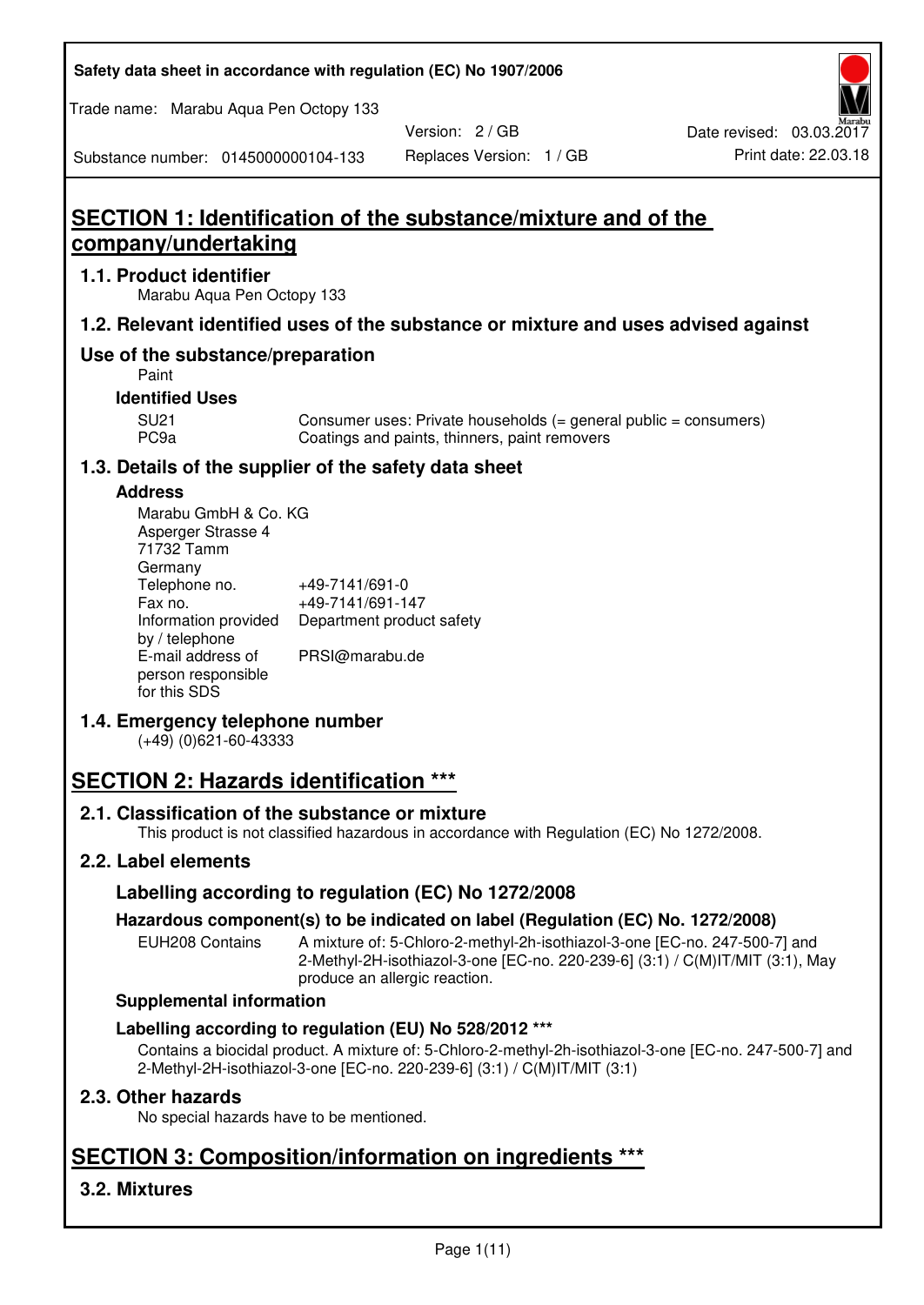| Safety data sheet in accordance with regulation (EC) No 1907/2006                                                                                                 |                                                                                                                       |                              |                                                      |                                                                  |      |                                                  |
|-------------------------------------------------------------------------------------------------------------------------------------------------------------------|-----------------------------------------------------------------------------------------------------------------------|------------------------------|------------------------------------------------------|------------------------------------------------------------------|------|--------------------------------------------------|
| Trade name: Marabu Aqua Pen Octopy 133                                                                                                                            |                                                                                                                       |                              |                                                      |                                                                  |      |                                                  |
| Substance number: 0145000000104-133                                                                                                                               |                                                                                                                       | Version: 2 / GB              |                                                      | Replaces Version: 1 / GB                                         |      | Date revised: 03.03.2017<br>Print date: 22.03.18 |
|                                                                                                                                                                   |                                                                                                                       |                              |                                                      |                                                                  |      |                                                  |
| <b>Chemical characterization</b><br>Paint based on water                                                                                                          |                                                                                                                       |                              |                                                      |                                                                  |      |                                                  |
| <b>Hazardous ingredients</b>                                                                                                                                      |                                                                                                                       |                              |                                                      |                                                                  |      |                                                  |
| <b>Ethanediol</b><br>CAS No.<br>EINECS no.<br>Registration no.<br>Concentration                                                                                   | $107 - 21 - 1$<br>203-473-3<br>01-2119456816-28<br>$>=$                                                               | 1                            | $\lt$                                                | 10                                                               | $\%$ |                                                  |
| Classification (Regulation (EC) No. 1272/2008)                                                                                                                    | Acute Tox. 4<br>STOT RE 2                                                                                             |                              | H302<br>H373                                         |                                                                  |      |                                                  |
| <b>Bronopol (INN)</b><br>CAS No.<br>EINECS no.<br>Concentration                                                                                                   | $52 - 51 - 7$<br>200-143-0<br>$>=$                                                                                    | 0,01                         | $\lt$ $\sim$                                         | 0,1                                                              | $\%$ |                                                  |
| Classification (Regulation (EC) No. 1272/2008)                                                                                                                    |                                                                                                                       |                              |                                                      |                                                                  |      |                                                  |
|                                                                                                                                                                   | Eye Dam. 1<br>Skin Irrit. 2<br>STOT SE3<br>Acute Tox. 4<br>Acute Tox. 4<br>Aquatic Acute 1<br>Aquatic Chronic 1       |                              | H318<br>H315<br>H335<br>H302<br>H312<br>H400<br>H410 |                                                                  |      |                                                  |
| Concentration limits (Regulation (EC) No. 1272/2008)                                                                                                              | Aquatic Acute 1<br>Aquatic Chronic $H410$ M = 1                                                                       | H400                         | $M = 10$                                             |                                                                  |      |                                                  |
| A mixture of: 5-Chloro-2-methyl-2h-isothiazol-3-one [EC-no. 247-500-7] and<br>2-Methyl-2H-isothiazol-3-one [EC-no. 220-239-6] (3:1) / C(M)IT/MIT (3:1)<br>CAS No. | 55965-84-9                                                                                                            |                              |                                                      |                                                                  |      |                                                  |
| Concentration                                                                                                                                                     |                                                                                                                       |                              | $\,<\,$                                              | 0,0015                                                           | $\%$ |                                                  |
| Classification (Regulation (EC) No. 1272/2008)                                                                                                                    | Acute Tox. 3<br>Aquatic Chronic 1<br>Aquatic Acute 1<br>Skin Sens. 1<br>Skin Corr. 1B<br>Acute Tox. 3<br>Acute Tox. 3 |                              | H331<br>H410<br>H400<br>H317<br>H314<br>H311<br>H301 |                                                                  |      |                                                  |
| Concentration limits (Regulation (EC) No. 1272/2008)                                                                                                              |                                                                                                                       |                              |                                                      |                                                                  |      |                                                  |
|                                                                                                                                                                   | Skin Corr. 1B<br>Eye Irrit. 2<br>Skin Irrit. 2<br>Skin Sens. 1                                                        | H314<br>H319<br>H315<br>H317 | $>= 0,6$                                             | $\epsilon = 0.06 < 0.6$<br>$\epsilon = 0.06 < 0.6$<br>$= 0,0015$ |      |                                                  |
| <b>Further ingredients ***</b>                                                                                                                                    |                                                                                                                       |                              |                                                      |                                                                  |      |                                                  |
| Glycerol<br>CAS No.<br>EINECS no.<br>Concentration                                                                                                                | $56 - 81 - 5$<br>200-289-5<br>$>=$                                                                                    | 10 <sup>°</sup>              | $\,<\,$                                              | 25                                                               | $\%$ | $[3]$                                            |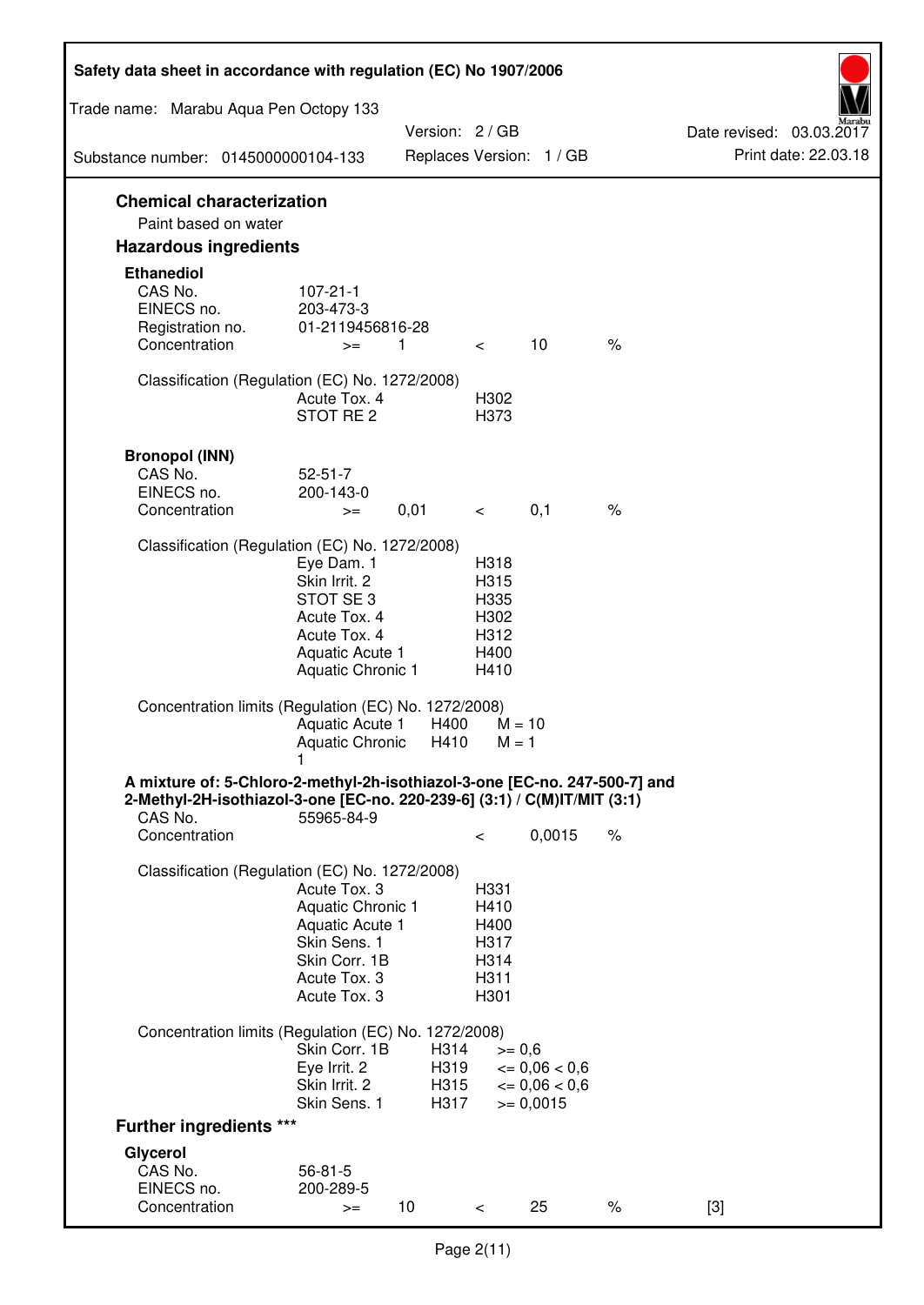| Safety data sheet in accordance with regulation (EC) No 1907/2006                                                                                                                  |                          |                          |
|------------------------------------------------------------------------------------------------------------------------------------------------------------------------------------|--------------------------|--------------------------|
| Trade name: Marabu Aqua Pen Octopy 133                                                                                                                                             | Version: 2 / GB          | Date revised: 03.03.2017 |
| Substance number: 0145000000104-133                                                                                                                                                | Replaces Version: 1 / GB | Print date: 22.03.18     |
|                                                                                                                                                                                    |                          |                          |
| $\star$                                                                                                                                                                            |                          |                          |
|                                                                                                                                                                                    |                          |                          |
| [3] Substance with occupational exposure limits                                                                                                                                    |                          |                          |
| <b>SECTION 4: First aid measures</b>                                                                                                                                               |                          |                          |
| 4.1. Description of first aid measures                                                                                                                                             |                          |                          |
| After skin contact                                                                                                                                                                 |                          |                          |
| Wash with plenty of water and soap. Do NOT use solvents or thinners.                                                                                                               |                          |                          |
| After eye contact<br>Separate eyelids, wash the eyes thoroughly with water (15 min.). In case of irritation consult an oculist.                                                    |                          |                          |
| <b>After ingestion</b>                                                                                                                                                             |                          |                          |
| Rinse mouth thoroughly with water. If larger amounts are swallowed or in the event of symptoms take<br>medical treatment.                                                          |                          |                          |
| 4.2. Most important symptoms and effects, both acute and delayed<br>Until now no symptoms known so far.                                                                            |                          |                          |
| 4.3. Indication of any immediate medical attention and special treatment needed                                                                                                    |                          |                          |
| Hints for the physician / treatment<br>Treat symptomatically                                                                                                                       |                          |                          |
| <b>SECTION 5: Firefighting measures</b>                                                                                                                                            |                          |                          |
| 5.1. Extinguishing media                                                                                                                                                           |                          |                          |
| Suitable extinguishing media<br>Carbon dioxide, Foam, Sand, Water                                                                                                                  |                          |                          |
| 5.2. Special hazards arising from the substance or mixture<br>In the event of fire the following can be released: Carbon monoxide (CO); Carbon dioxide (CO2); dense<br>black smoke |                          |                          |
| 5.3. Advice for firefighters                                                                                                                                                       |                          |                          |
| <b>Other information</b><br>Collect contaminated fire-fighting water separately, must not be discharged into the drains.                                                           |                          |                          |
| <b>SECTION 6: Accidental release measures</b>                                                                                                                                      |                          |                          |
| 6.1. Personal precautions, protective equipment and emergency procedures<br>No particular measures required.                                                                       |                          |                          |
| 6.2. Environmental precautions<br>No particular measures required.                                                                                                                 |                          |                          |
|                                                                                                                                                                                    |                          |                          |

**6.3. Methods and material for containment and cleaning up**  Clean preferably with a detergent - avoid use of solvents.

# **6.4. Reference to other sections**

Information regarding Safe handling, see Section 7. Information regarding personal protective measures, see Section 8. Information regarding waste disposal, see Section 13.

# **SECTION 7: Handling and storage**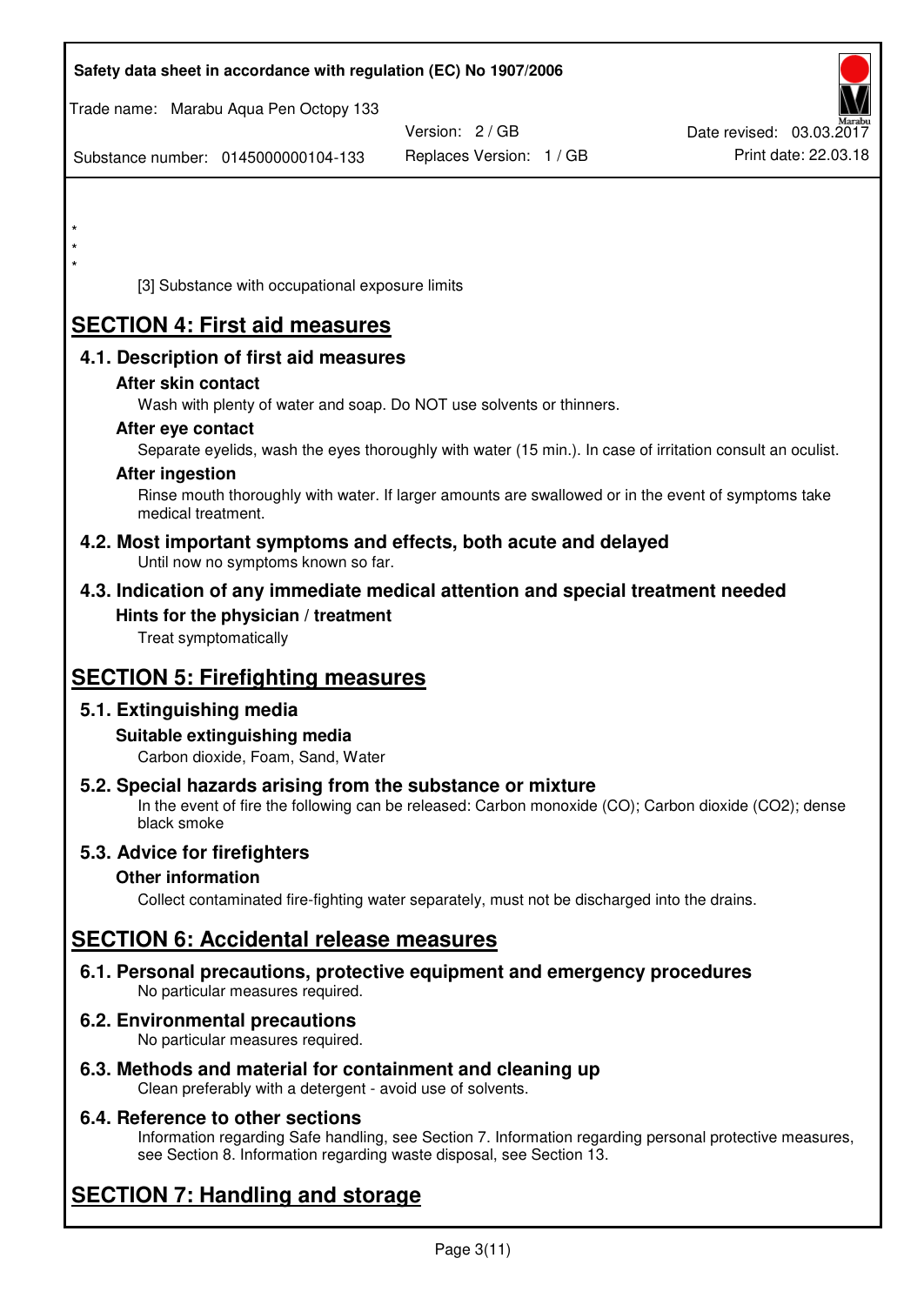| Safety data sheet in accordance with regulation (EC) No 1907/2006                                                                                                                        |                                                                                                                                                                                          |                                                  |
|------------------------------------------------------------------------------------------------------------------------------------------------------------------------------------------|------------------------------------------------------------------------------------------------------------------------------------------------------------------------------------------|--------------------------------------------------|
| Trade name: Marabu Aqua Pen Octopy 133                                                                                                                                                   |                                                                                                                                                                                          |                                                  |
|                                                                                                                                                                                          | Version: 2/GB                                                                                                                                                                            | Date revised: 03.03.2017<br>Print date: 22.03.18 |
| Substance number: 0145000000104-133                                                                                                                                                      | Replaces Version: 1 / GB                                                                                                                                                                 |                                                  |
| 7.1. Precautions for safe handling<br>Advice on safe handling<br>Advice on protection against fire and explosion<br>No special measures required.<br>T <sub>2</sub><br>Temperature class | Avoid skin and eye contact. Smoking, eating and drinking shall be prohibited in application area.<br>Classification of fires / temperature class / Ignition group / Dust explosion class |                                                  |
|                                                                                                                                                                                          | 7.2. Conditions for safe storage, including any incompatibilities                                                                                                                        |                                                  |
| Requirements for storage rooms and vessels<br>Store in frostfree conditions.<br>Storage class according to TRGS 510                                                                      |                                                                                                                                                                                          |                                                  |
| Storage class according to<br>12<br><b>TRGS 510</b>                                                                                                                                      | Non-combustible liquids                                                                                                                                                                  |                                                  |
| 7.3. Specific end use(s)<br>Paint                                                                                                                                                        |                                                                                                                                                                                          |                                                  |
| <b>SECTION 8: Exposure controls/personal protection</b>                                                                                                                                  |                                                                                                                                                                                          |                                                  |
| 8.1. Control parameters                                                                                                                                                                  |                                                                                                                                                                                          |                                                  |
| <b>Exposure limit values</b>                                                                                                                                                             |                                                                                                                                                                                          |                                                  |
| <b>Ethanediol</b>                                                                                                                                                                        |                                                                                                                                                                                          |                                                  |
| List<br><b>Type</b>                                                                                                                                                                      | EH40<br>WEL                                                                                                                                                                              |                                                  |
| Value<br>Skin resorption / sensibilisation: Sk;                                                                                                                                          | 10<br>mg/m <sup>3</sup><br><b>Status: 2011</b>                                                                                                                                           |                                                  |
| Glycerol                                                                                                                                                                                 |                                                                                                                                                                                          |                                                  |
| List<br><b>Type</b>                                                                                                                                                                      | <b>EH40</b><br><b>WEL</b>                                                                                                                                                                |                                                  |
| Value                                                                                                                                                                                    | 10<br>mg/m <sup>3</sup>                                                                                                                                                                  |                                                  |
| <b>Status: 2011</b>                                                                                                                                                                      |                                                                                                                                                                                          |                                                  |
| <b>Other information</b>                                                                                                                                                                 |                                                                                                                                                                                          |                                                  |
| There are not known any further control parameters.                                                                                                                                      |                                                                                                                                                                                          |                                                  |
| <b>Derived No/Minimal Effect Levels (DNEL/DMEL)</b>                                                                                                                                      |                                                                                                                                                                                          |                                                  |
| <b>Ethanediol</b><br>Type of value<br>Reference group<br>Duration of exposure<br>Route of exposure<br>Mode of action                                                                     | Derived No Effect Level (DNEL)<br>Worker<br>Long term<br>inhalative<br>Local effects                                                                                                     |                                                  |
| Concentration                                                                                                                                                                            | 35                                                                                                                                                                                       | mg/m <sup>3</sup>                                |
| Type of value<br>Reference group<br>Duration of exposure<br>Route of exposure                                                                                                            | Derived No Effect Level (DNEL)<br>Worker<br>Long term<br>dermal                                                                                                                          |                                                  |
| Mode of action<br>Concentration                                                                                                                                                          | Systemic effects<br>106                                                                                                                                                                  | mg/kg                                            |
| Type of value<br>Reference group                                                                                                                                                         | Derived No Effect Level (DNEL)<br>Consumer                                                                                                                                               |                                                  |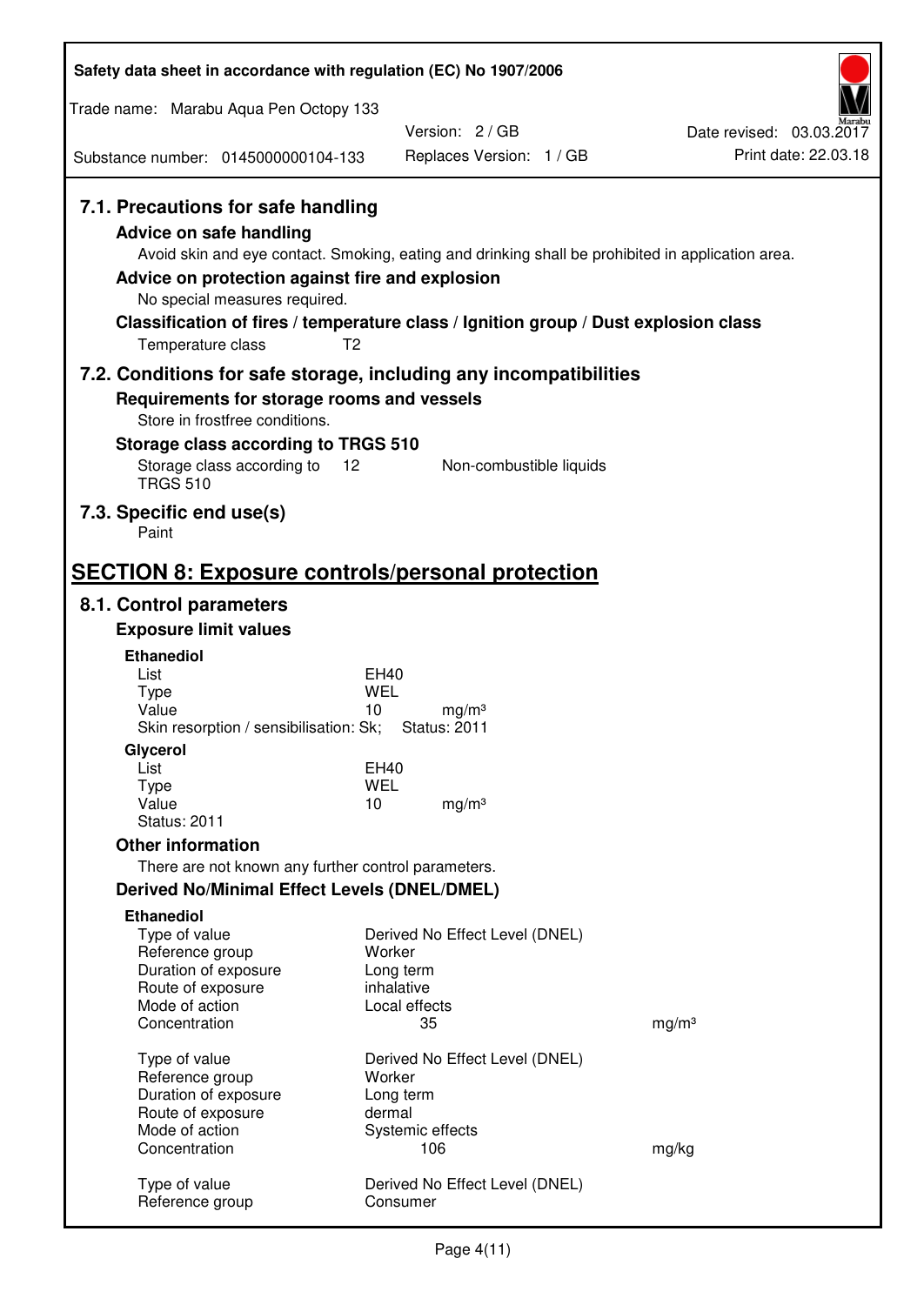| Safety data sheet in accordance with regulation (EC) No 1907/2006 |                                                                                                       |                                                  |  |  |  |
|-------------------------------------------------------------------|-------------------------------------------------------------------------------------------------------|--------------------------------------------------|--|--|--|
| Trade name: Marabu Aqua Pen Octopy 133                            | Version: 2 / GB                                                                                       |                                                  |  |  |  |
| Substance number: 0145000000104-133                               | Replaces Version: 1 / GB                                                                              | Date revised: 03.03.2017<br>Print date: 22.03.18 |  |  |  |
| Duration of exposure<br>Route of exposure                         | Long term<br>inhalative                                                                               |                                                  |  |  |  |
| Mode of action                                                    | Local effects                                                                                         |                                                  |  |  |  |
| Concentration                                                     | 7                                                                                                     | mg/m <sup>3</sup>                                |  |  |  |
| Type of value                                                     | Derived No Effect Level (DNEL)                                                                        |                                                  |  |  |  |
| Reference group                                                   | Consumer                                                                                              |                                                  |  |  |  |
| Duration of exposure                                              | Long term                                                                                             |                                                  |  |  |  |
| Route of exposure                                                 | dermal                                                                                                |                                                  |  |  |  |
| Mode of action                                                    | Systemic effects                                                                                      |                                                  |  |  |  |
| Concentration                                                     | 53                                                                                                    | mg/kg                                            |  |  |  |
| <b>Predicted No Effect Concentration (PNEC)</b>                   |                                                                                                       |                                                  |  |  |  |
| <b>Ethanediol</b>                                                 |                                                                                                       |                                                  |  |  |  |
| Type of value                                                     | <b>PNEC</b>                                                                                           |                                                  |  |  |  |
| <b>Type</b>                                                       | Freshwater                                                                                            |                                                  |  |  |  |
| Concentration                                                     | 10                                                                                                    | mg/l                                             |  |  |  |
| Type of value                                                     | <b>PNEC</b>                                                                                           |                                                  |  |  |  |
| <b>Type</b>                                                       | Saltwater                                                                                             |                                                  |  |  |  |
| Concentration                                                     | 1                                                                                                     | mg/l                                             |  |  |  |
| Type of value                                                     | <b>PNEC</b>                                                                                           |                                                  |  |  |  |
| <b>Type</b>                                                       | Water (intermittent release)                                                                          |                                                  |  |  |  |
| Concentration                                                     | 10                                                                                                    | mg/l                                             |  |  |  |
| Type of value                                                     | <b>PNEC</b>                                                                                           |                                                  |  |  |  |
| <b>Type</b>                                                       | Sewage treatment plant (STP)                                                                          |                                                  |  |  |  |
| Concentration                                                     | 199,5                                                                                                 | mg/l                                             |  |  |  |
| Type of value                                                     | <b>PNEC</b>                                                                                           |                                                  |  |  |  |
| Type                                                              | Freshwater sediment                                                                                   |                                                  |  |  |  |
| Concentration                                                     | 37                                                                                                    | mg/kg                                            |  |  |  |
|                                                                   | <b>PNEC</b>                                                                                           |                                                  |  |  |  |
| Type of value<br>Type                                             | Marine sediment                                                                                       |                                                  |  |  |  |
| Concentration                                                     | 3,7                                                                                                   | mg/kg                                            |  |  |  |
|                                                                   |                                                                                                       |                                                  |  |  |  |
| Type of value<br><b>Type</b>                                      | <b>PNEC</b><br>Soil                                                                                   |                                                  |  |  |  |
| Concentration                                                     | 1,53                                                                                                  | mg/kg                                            |  |  |  |
|                                                                   |                                                                                                       |                                                  |  |  |  |
| 8.2. Exposure controls                                            |                                                                                                       |                                                  |  |  |  |
| <b>Exposure controls</b><br>Provide adequate ventilation.         |                                                                                                       |                                                  |  |  |  |
| <b>Respiratory protection</b>                                     |                                                                                                       |                                                  |  |  |  |
| Not necessary.                                                    |                                                                                                       |                                                  |  |  |  |
| <b>Hand protection</b>                                            |                                                                                                       |                                                  |  |  |  |
| Not necessary.                                                    |                                                                                                       |                                                  |  |  |  |
| In case of intensive contact wear protective gloves.              |                                                                                                       |                                                  |  |  |  |
| individual or combination of chemicals.                           | There is no one glove material or combination of materials that will give unlimited resistance to any |                                                  |  |  |  |
|                                                                   | For prolonged or repeated handling nitrile rubber gloves with textile undergloves are required.       |                                                  |  |  |  |
| Material thickness<br>$\, > \,$                                   | 0,5<br>mm                                                                                             |                                                  |  |  |  |
| Breakthrough time<br>$\,<\,$                                      | 30<br>min                                                                                             |                                                  |  |  |  |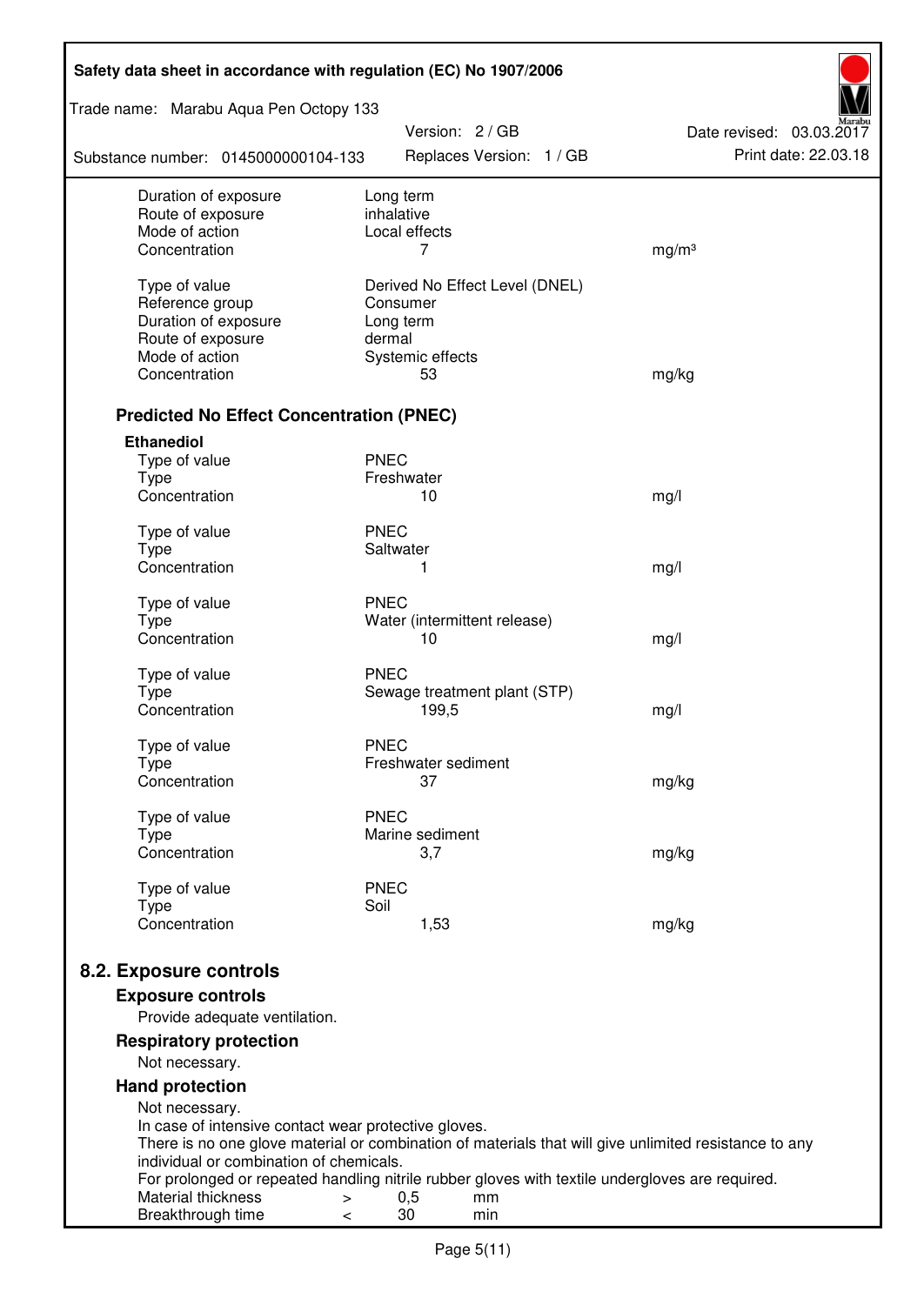| Safety data sheet in accordance with regulation (EC) No 1907/2006                                                                                                                                                                                                                                                                                            |                       |                                       |     |                                                                                                                                                                                                                                                                                                                    |
|--------------------------------------------------------------------------------------------------------------------------------------------------------------------------------------------------------------------------------------------------------------------------------------------------------------------------------------------------------------|-----------------------|---------------------------------------|-----|--------------------------------------------------------------------------------------------------------------------------------------------------------------------------------------------------------------------------------------------------------------------------------------------------------------------|
| Trade name: Marabu Aqua Pen Octopy 133                                                                                                                                                                                                                                                                                                                       |                       |                                       |     |                                                                                                                                                                                                                                                                                                                    |
|                                                                                                                                                                                                                                                                                                                                                              |                       | Version: 2/GB                         |     | Date revised: 03.03.2017                                                                                                                                                                                                                                                                                           |
| Substance number: 0145000000104-133                                                                                                                                                                                                                                                                                                                          |                       | Replaces Version: 1 / GB              |     | Print date: 22.03.18                                                                                                                                                                                                                                                                                               |
| The breakthrough time must be greater than the end use time of the product.<br>replacement must be followed.<br>Gloves should be replaced regularly and if there is any sign of damage to the glove material.<br>Always ensure that gloves are free from defects and that they are stored and used correctly.<br>maintenance.<br>once exposure has occurred. |                       |                                       |     | The instructions and information provided by the glove manufacturer on use, storage, maintenance and<br>The performance or effectiveness of the glove may be reduced by physical/ chemical damage and poor<br>Barrier creams may help to protect the exposed areas of the skin, they should however not be applied |
| Eye protection                                                                                                                                                                                                                                                                                                                                               |                       |                                       |     |                                                                                                                                                                                                                                                                                                                    |
| Not necessary.                                                                                                                                                                                                                                                                                                                                               |                       |                                       |     |                                                                                                                                                                                                                                                                                                                    |
| <b>Body protection</b>                                                                                                                                                                                                                                                                                                                                       |                       |                                       |     |                                                                                                                                                                                                                                                                                                                    |
| Not applicable.                                                                                                                                                                                                                                                                                                                                              |                       |                                       |     |                                                                                                                                                                                                                                                                                                                    |
|                                                                                                                                                                                                                                                                                                                                                              |                       |                                       |     |                                                                                                                                                                                                                                                                                                                    |
| <b>SECTION 9: Physical and chemical properties</b>                                                                                                                                                                                                                                                                                                           |                       |                                       |     |                                                                                                                                                                                                                                                                                                                    |
| 9.1. Information on basic physical and chemical properties                                                                                                                                                                                                                                                                                                   |                       |                                       |     |                                                                                                                                                                                                                                                                                                                    |
| <b>Form</b>                                                                                                                                                                                                                                                                                                                                                  | liquid                |                                       |     |                                                                                                                                                                                                                                                                                                                    |
| <b>Colour</b><br><b>Odour</b>                                                                                                                                                                                                                                                                                                                                | coloured<br>odourless |                                       |     |                                                                                                                                                                                                                                                                                                                    |
|                                                                                                                                                                                                                                                                                                                                                              |                       |                                       |     |                                                                                                                                                                                                                                                                                                                    |
| <b>Odour threshold</b>                                                                                                                                                                                                                                                                                                                                       |                       |                                       |     |                                                                                                                                                                                                                                                                                                                    |
| Remarks                                                                                                                                                                                                                                                                                                                                                      |                       | No data available                     |     |                                                                                                                                                                                                                                                                                                                    |
| <b>Melting point</b>                                                                                                                                                                                                                                                                                                                                         |                       |                                       |     |                                                                                                                                                                                                                                                                                                                    |
| Remarks                                                                                                                                                                                                                                                                                                                                                      | not determined        |                                       |     |                                                                                                                                                                                                                                                                                                                    |
| <b>Freezing point</b>                                                                                                                                                                                                                                                                                                                                        |                       |                                       |     |                                                                                                                                                                                                                                                                                                                    |
| Remarks                                                                                                                                                                                                                                                                                                                                                      | not determined        |                                       |     |                                                                                                                                                                                                                                                                                                                    |
| Initial boiling point and boiling range                                                                                                                                                                                                                                                                                                                      |                       |                                       |     |                                                                                                                                                                                                                                                                                                                    |
| Value                                                                                                                                                                                                                                                                                                                                                        | appr. 100             |                                       |     | $\rm ^{\circ}C$                                                                                                                                                                                                                                                                                                    |
| Pressure<br>Source                                                                                                                                                                                                                                                                                                                                           | Literature value      | 1.013                                 | hPa |                                                                                                                                                                                                                                                                                                                    |
| <b>Flash point</b>                                                                                                                                                                                                                                                                                                                                           |                       |                                       |     |                                                                                                                                                                                                                                                                                                                    |
| Remarks                                                                                                                                                                                                                                                                                                                                                      | Not applicable        |                                       |     |                                                                                                                                                                                                                                                                                                                    |
| Evaporation rate (ether $= 1$ ) :                                                                                                                                                                                                                                                                                                                            |                       |                                       |     |                                                                                                                                                                                                                                                                                                                    |
| Remarks                                                                                                                                                                                                                                                                                                                                                      | not determined        |                                       |     |                                                                                                                                                                                                                                                                                                                    |
| Flammability (solid, gas)                                                                                                                                                                                                                                                                                                                                    |                       |                                       |     |                                                                                                                                                                                                                                                                                                                    |
| Not applicable                                                                                                                                                                                                                                                                                                                                               |                       |                                       |     |                                                                                                                                                                                                                                                                                                                    |
| Upper/lower flammability or explosive limits                                                                                                                                                                                                                                                                                                                 |                       |                                       |     |                                                                                                                                                                                                                                                                                                                    |
| Lower explosion limit                                                                                                                                                                                                                                                                                                                                        | appr.                 | 3,2                                   |     | $%$ (V)                                                                                                                                                                                                                                                                                                            |
| Upper explosion limit                                                                                                                                                                                                                                                                                                                                        | appr.                 | 53                                    |     | $%$ (V)                                                                                                                                                                                                                                                                                                            |
| Source                                                                                                                                                                                                                                                                                                                                                       | Literature value      |                                       |     |                                                                                                                                                                                                                                                                                                                    |
| Vapour pressure                                                                                                                                                                                                                                                                                                                                              |                       |                                       |     |                                                                                                                                                                                                                                                                                                                    |
| Value                                                                                                                                                                                                                                                                                                                                                        | appr.                 | 23                                    |     | hPa                                                                                                                                                                                                                                                                                                                |
| Temperature<br>Method                                                                                                                                                                                                                                                                                                                                        |                       | 20<br>Value taken from the literature | °C  |                                                                                                                                                                                                                                                                                                                    |
| <b>Vapour density</b>                                                                                                                                                                                                                                                                                                                                        |                       |                                       |     |                                                                                                                                                                                                                                                                                                                    |
| Remarks                                                                                                                                                                                                                                                                                                                                                      | not determined        |                                       |     |                                                                                                                                                                                                                                                                                                                    |
| <b>Density</b>                                                                                                                                                                                                                                                                                                                                               |                       |                                       |     |                                                                                                                                                                                                                                                                                                                    |
| Remarks                                                                                                                                                                                                                                                                                                                                                      | not determined        |                                       |     |                                                                                                                                                                                                                                                                                                                    |
| Solubility in water                                                                                                                                                                                                                                                                                                                                          |                       |                                       |     |                                                                                                                                                                                                                                                                                                                    |
| Remarks                                                                                                                                                                                                                                                                                                                                                      | miscible              |                                       |     |                                                                                                                                                                                                                                                                                                                    |
|                                                                                                                                                                                                                                                                                                                                                              |                       |                                       |     |                                                                                                                                                                                                                                                                                                                    |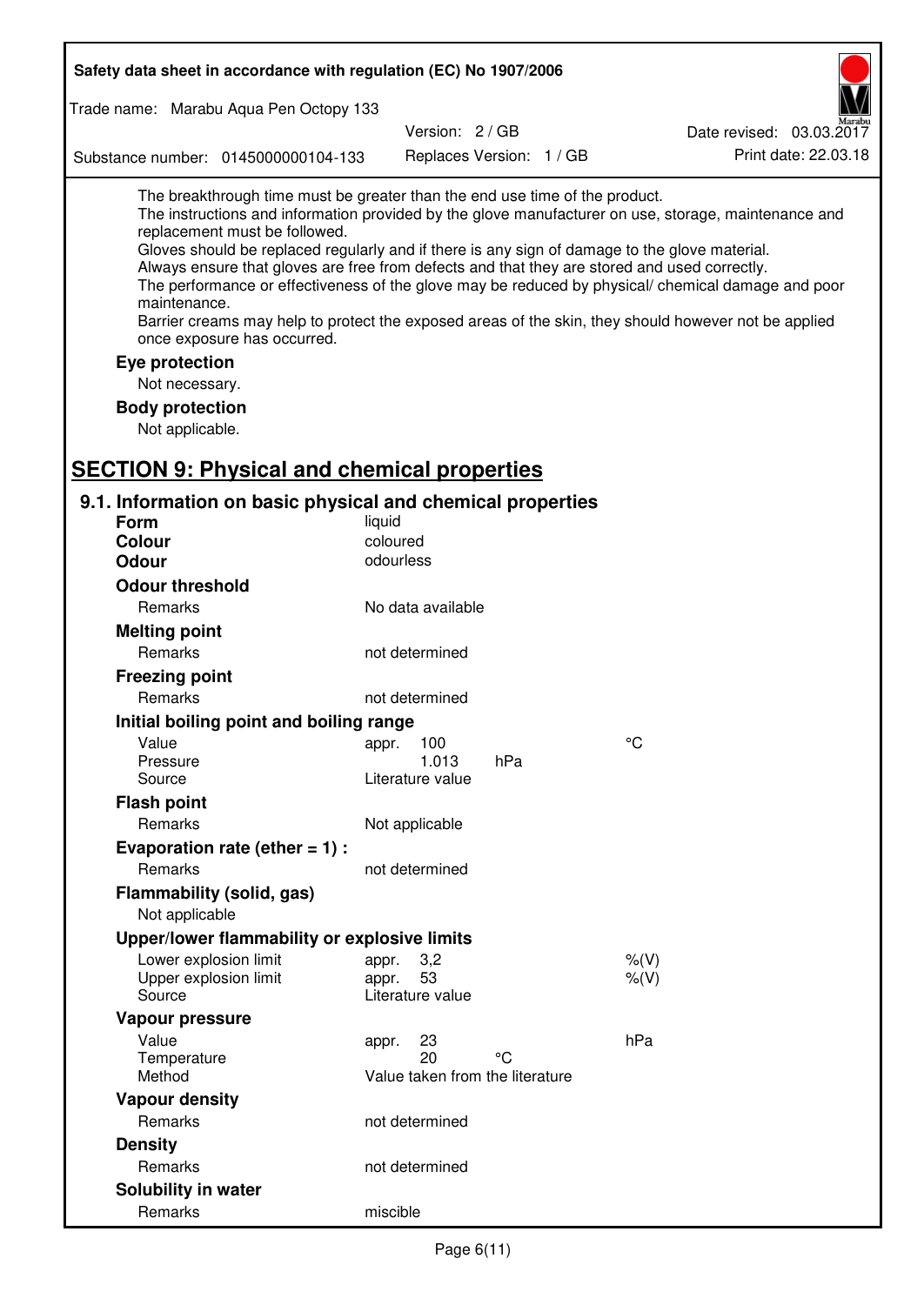| Safety data sheet in accordance with regulation (EC) No 1907/2006                    |                                                                   |    |                                                  |  |  |
|--------------------------------------------------------------------------------------|-------------------------------------------------------------------|----|--------------------------------------------------|--|--|
| Trade name: Marabu Aqua Pen Octopy 133                                               |                                                                   |    |                                                  |  |  |
| Substance number: 0145000000104-133                                                  | Version: 2 / GB<br>Replaces Version: 1 / GB                       |    | Date revised: 03.03.2017<br>Print date: 22.03.18 |  |  |
| Ignition temperature                                                                 |                                                                   |    |                                                  |  |  |
| Value                                                                                | 410<br>appr.<br>Literature value                                  | °C |                                                  |  |  |
| Source<br><b>Viscosity</b>                                                           |                                                                   |    |                                                  |  |  |
| Remarks                                                                              |                                                                   |    |                                                  |  |  |
| Remarks                                                                              | not determined                                                    |    |                                                  |  |  |
| 9.2. Other information<br><b>Other information</b><br>None known                     |                                                                   |    |                                                  |  |  |
| <b>SECTION 10: Stability and reactivity</b>                                          |                                                                   |    |                                                  |  |  |
| 10.1. Reactivity<br>None                                                             |                                                                   |    |                                                  |  |  |
| 10.2. Chemical stability<br>No hazardous reactions known.                            |                                                                   |    |                                                  |  |  |
| 10.3. Possibility of hazardous reactions<br>No hazardous reactions known.            |                                                                   |    |                                                  |  |  |
| 10.4. Conditions to avoid<br>No hazardous reactions known.                           |                                                                   |    |                                                  |  |  |
| 10.5. Incompatible materials<br>None                                                 |                                                                   |    |                                                  |  |  |
| 10.6. Hazardous decomposition products<br>No hazardous decomposition products known. |                                                                   |    |                                                  |  |  |
| <b>SECTION 11: Toxicological information</b>                                         |                                                                   |    |                                                  |  |  |
| 11.1. Information on toxicological effects                                           |                                                                   |    |                                                  |  |  |
| <b>Acute oral toxicity</b>                                                           |                                                                   |    |                                                  |  |  |
| Remarks                                                                              | Based on available data, the classification criteria are not met. |    |                                                  |  |  |
| <b>Acute dermal toxicity</b><br>Remarks                                              |                                                                   |    |                                                  |  |  |
| <b>Acute inhalational toxicity</b>                                                   | Based on available data, the classification criteria are not met. |    |                                                  |  |  |
| Remarks                                                                              | Based on available data, the classification criteria are not met. |    |                                                  |  |  |
| <b>Skin corrosion/irritation</b>                                                     |                                                                   |    |                                                  |  |  |
| Remarks                                                                              | Based on available data, the classification criteria are not met. |    |                                                  |  |  |
| Serious eye damage/irritation                                                        |                                                                   |    |                                                  |  |  |
| Remarks                                                                              | Based on available data, the classification criteria are not met. |    |                                                  |  |  |
| <b>Sensitization</b>                                                                 |                                                                   |    |                                                  |  |  |
| Remarks                                                                              | Based on available data, the classification criteria are not met. |    |                                                  |  |  |
| <b>Mutagenicity</b>                                                                  |                                                                   |    |                                                  |  |  |
| Remarks<br><b>Reproductive toxicity</b>                                              | Based on available data, the classification criteria are not met. |    |                                                  |  |  |
| Remarks                                                                              | Based on available data, the classification criteria are not met. |    |                                                  |  |  |
| Carcinogenicity                                                                      |                                                                   |    |                                                  |  |  |
| Remarks                                                                              | Based on available data, the classification criteria are not met. |    |                                                  |  |  |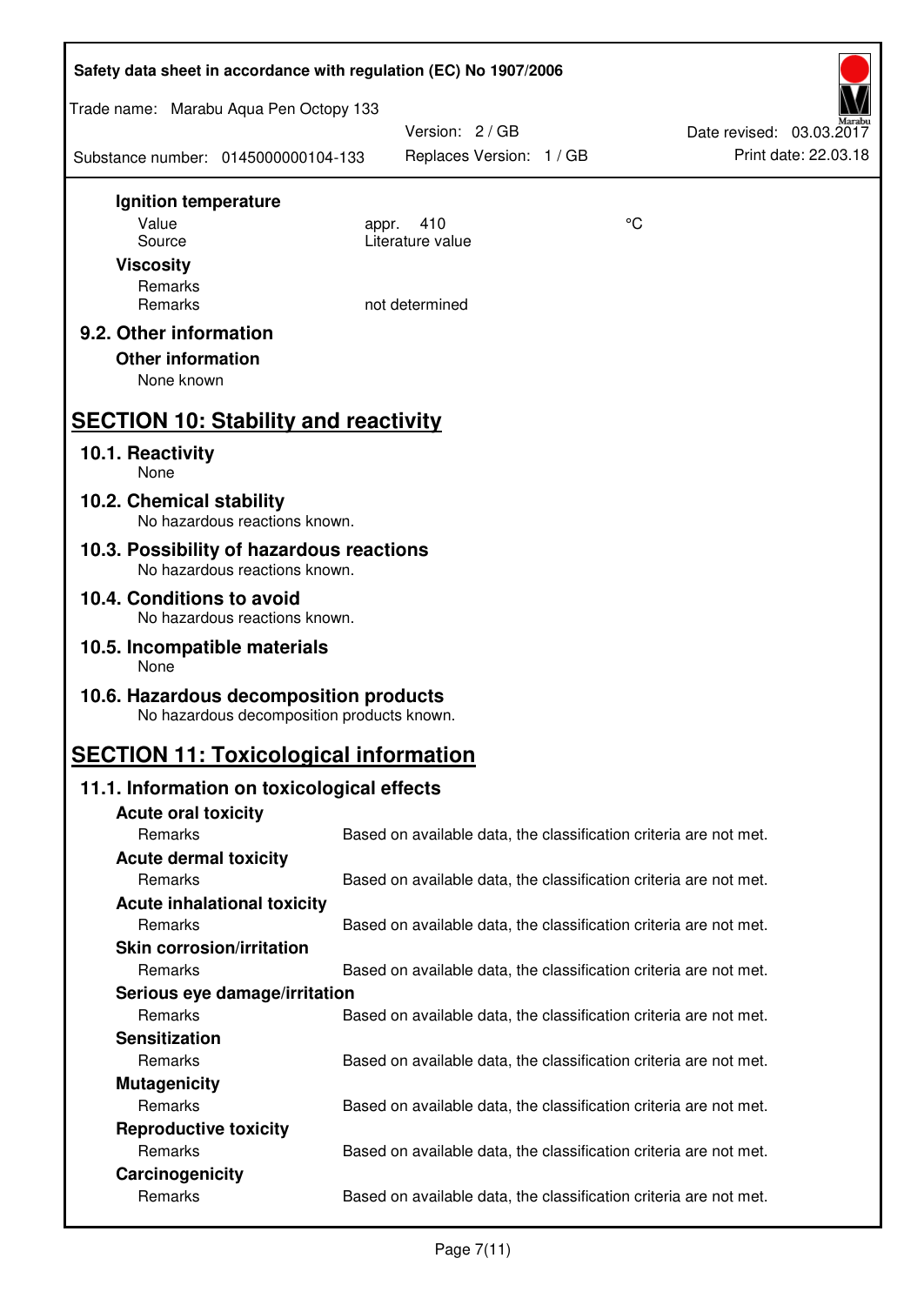#### **Safety data sheet in accordance with regulation (EC) No 1907/2006**

Trade name: Marabu Aqua Pen Octopy 133

Version: 2 / GB

Replaces Version: 1 / GB Print date: 22.03.18 Date revised: 03.03.2017

Substance number: 0145000000104-133

# **Specific Target Organ Toxicity (STOT)**

**Single exposure** 

Based on available data, the classification criteria are not met.

**Repeated exposure** 

Remarks Based on available data, the classification criteria are not met.

#### **Aspiration hazard**

Based on available data, the classification criteria are not met.

#### **Experience in practice**

Provided all the recommended protective and safety precautions are taken, experience shows that no risk to health can be expected.

#### **Other information**

There are no data available on the mixture itself. The mixture has been assessed following the additivity method of the GHS/CLP Regulation (EC) No 1272/2008.

# **SECTION 12: Ecological information**

# **12.1. Toxicity**

#### **General information**

There are no data available on the mixture itself.Do not allow to enter drains or water courses.The mixture has been assessed following the summation method of the CLP Regulation (EC) No 1272/2008 and is not classified as dangerous for the environment.

# **12.2. Persistence and degradability**

#### **General information**

There are no data available on the mixture itself.

#### **12.3. Bioaccumulative potential**

#### **General information**

There are no data available on the mixture itself.

#### **12.4. Mobility in soil**

#### **General information**

There are no data available on the mixture itself.

**12.5. Results of PBT and vPvB assessment** 

## **General information**

There are no data available on the mixture itself.

#### **12.6. Other adverse effects**

#### **General information**

There are no data available on the mixture itself.

# **SECTION 13: Disposal considerations**

# **13.1. Waste treatment methods**

#### **Disposal recommendations for the product**

The product can be placed with other household refuse. Small residues in containers can be washed-out with water and put into the drainage system.

#### **Disposal recommendations for packaging**

Packaging that cannot be cleaned should be disposed off as product waste. Completely emptied packagings can be given for recycling.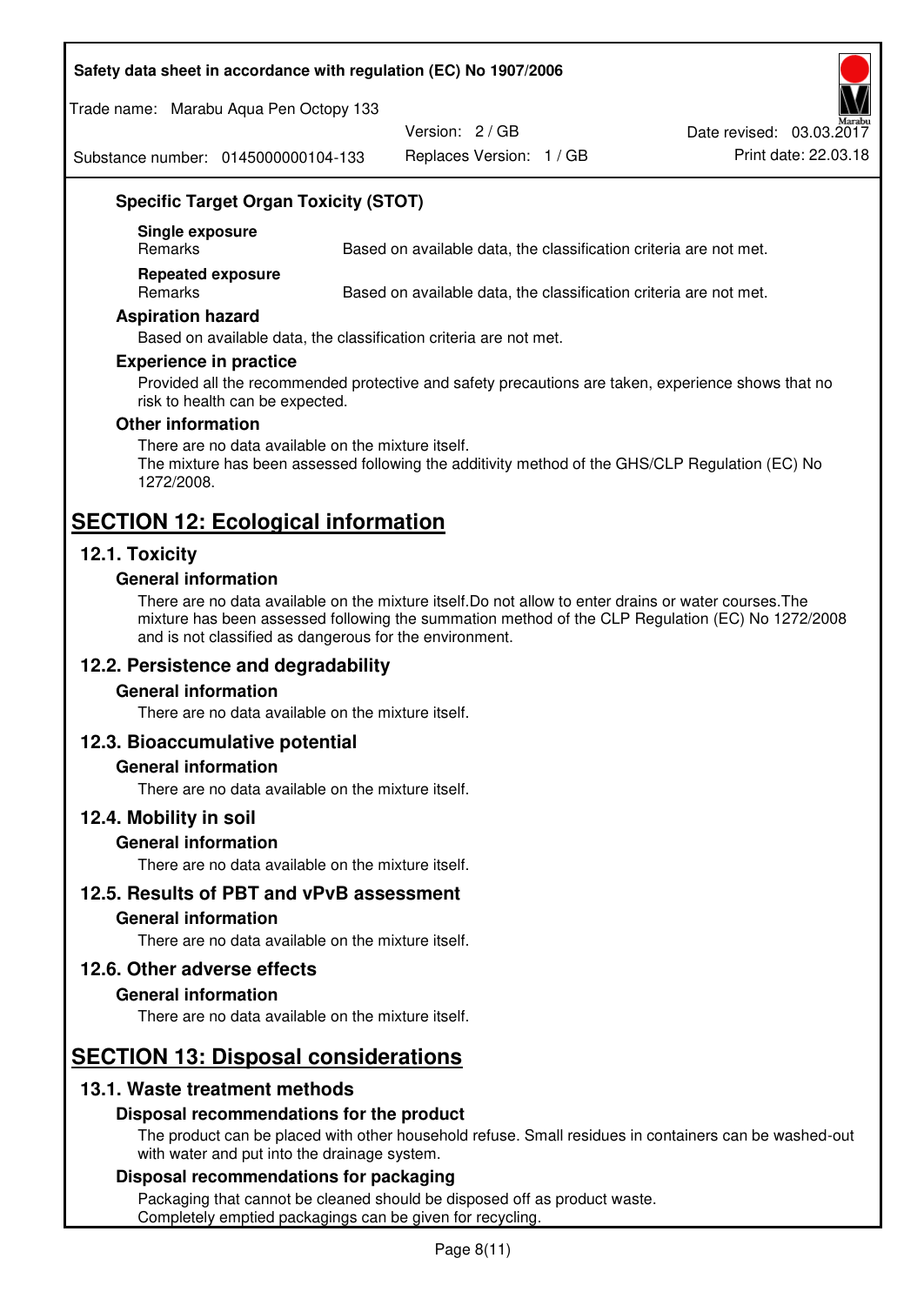| Safety data sheet in accordance with regulation (EC) No 1907/2006                                           |                                                                                                       |                          |
|-------------------------------------------------------------------------------------------------------------|-------------------------------------------------------------------------------------------------------|--------------------------|
| Trade name: Marabu Aqua Pen Octopy 133                                                                      | Version: 2 / GB                                                                                       | Date revised: 03.03.2017 |
| Substance number: 0145000000104-133                                                                         | Replaces Version: 1 / GB                                                                              | Print date: 22.03.18     |
| <b>SECTION 14: Transport information</b>                                                                    |                                                                                                       |                          |
| <b>Land transport ADR/RID</b><br>Non-dangerous goods<br>14.1. UN number<br>$UN -$                           |                                                                                                       |                          |
| 14.2. UN proper shipping name                                                                               |                                                                                                       |                          |
| 14.3. Transport hazard class(es)<br>Class<br>Label                                                          |                                                                                                       |                          |
| 14.4. Packing group<br>Packing group<br>Transport category<br>0<br>14.5. Environmental hazards              |                                                                                                       |                          |
| <b>Marine transport IMDG/GGVSee</b><br>14.1. UN number<br>$UN -$                                            | The product does not constitute a hazardous substance in sea transport.                               |                          |
| 14.2. UN proper shipping name<br>14.3. Transport hazard class(es)                                           |                                                                                                       |                          |
| Class<br>Subsidiary risk<br>14.4. Packing group<br>Packing group<br>14.5. Environmental hazards             |                                                                                                       |                          |
| no                                                                                                          |                                                                                                       |                          |
| Air transport ICAO/IATA<br>14.1. UN number<br>$UN -$                                                        | The product does not constitute a hazardous substance in air transport.                               |                          |
| 14.2. UN proper shipping name                                                                               |                                                                                                       |                          |
| 14.3. Transport hazard class(es)<br>Class<br>Subsidiary risk                                                |                                                                                                       |                          |
| 14.4. Packing group<br>Packing group                                                                        |                                                                                                       |                          |
| 14.5. Environmental hazards                                                                                 |                                                                                                       |                          |
| Information for all modes of transport<br>14.6. Special precautions for user                                |                                                                                                       |                          |
| Transport within the user's premises:<br>Always transport in closed containers that are upright and secure. | Ensure that persons transporting the product know what to do in the event of an accident or spillage. |                          |
| <b>Other information</b><br>14.7. Transport in bulk according to Annex II of Marpol and the IBC Code<br>no  |                                                                                                       |                          |
| <b>SECTION 15: Regulatory information ***</b>                                                               |                                                                                                       |                          |
| 15.1. Safety, health and environmental regulations/legislation specific for the substance                   |                                                                                                       |                          |

 $\mathbf{r}$ 

٦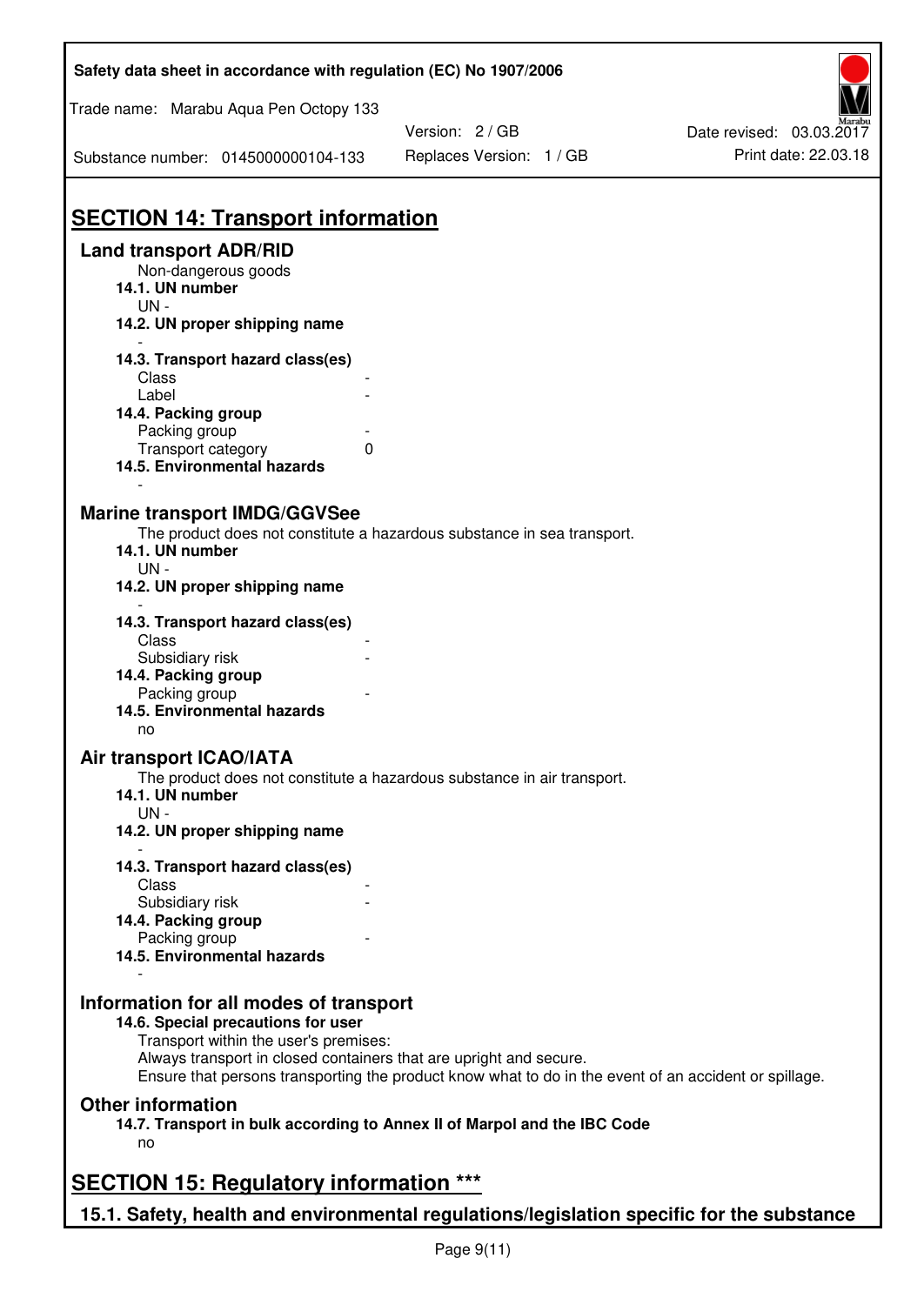| Safety data sheet in accordance with regulation (EC) No 1907/2006                                                                                                                                                                                                                                                                                                                                                                                                 |                                      |      |                                                       |                                                                                                                                                                                                                                                                                                             |
|-------------------------------------------------------------------------------------------------------------------------------------------------------------------------------------------------------------------------------------------------------------------------------------------------------------------------------------------------------------------------------------------------------------------------------------------------------------------|--------------------------------------|------|-------------------------------------------------------|-------------------------------------------------------------------------------------------------------------------------------------------------------------------------------------------------------------------------------------------------------------------------------------------------------------|
| Trade name: Marabu Aqua Pen Octopy 133                                                                                                                                                                                                                                                                                                                                                                                                                            |                                      |      |                                                       |                                                                                                                                                                                                                                                                                                             |
|                                                                                                                                                                                                                                                                                                                                                                                                                                                                   | Version: 2 / GB                      |      |                                                       | Date revised: 03.03.2017                                                                                                                                                                                                                                                                                    |
| Substance number: 0145000000104-133                                                                                                                                                                                                                                                                                                                                                                                                                               | Replaces Version: 1 / GB             |      |                                                       | Print date: 22.03.18                                                                                                                                                                                                                                                                                        |
| or mixture                                                                                                                                                                                                                                                                                                                                                                                                                                                        |                                      |      |                                                       |                                                                                                                                                                                                                                                                                                             |
| <b>VOC ***</b>                                                                                                                                                                                                                                                                                                                                                                                                                                                    |                                      |      |                                                       |                                                                                                                                                                                                                                                                                                             |
| VOC (EU)                                                                                                                                                                                                                                                                                                                                                                                                                                                          | $\mathbf 0$                          | $\%$ |                                                       |                                                                                                                                                                                                                                                                                                             |
| <b>Other information</b>                                                                                                                                                                                                                                                                                                                                                                                                                                          |                                      |      |                                                       |                                                                                                                                                                                                                                                                                                             |
| All components are contained in the TSCA inventory or exempted.<br>All components are contained in the AICS inventory.<br>All components are contained in the PICCS inventory.<br>All components are contained in the DSL inventory.<br>All components are contained in the IECSC inventory.<br>All components are contained in the NZIOC inventory.<br>All components are contained in the ENCS inventory.<br>All components are contained in the ECL inventory. |                                      |      |                                                       |                                                                                                                                                                                                                                                                                                             |
| 15.2. Chemical safety assessment<br>For this preparation a chemical safety assessment has not been carried out.                                                                                                                                                                                                                                                                                                                                                   |                                      |      |                                                       |                                                                                                                                                                                                                                                                                                             |
| <b>SECTION 16: Other information</b>                                                                                                                                                                                                                                                                                                                                                                                                                              |                                      |      |                                                       |                                                                                                                                                                                                                                                                                                             |
| Hazard statements listed in Chapter 3                                                                                                                                                                                                                                                                                                                                                                                                                             |                                      |      |                                                       |                                                                                                                                                                                                                                                                                                             |
| H301                                                                                                                                                                                                                                                                                                                                                                                                                                                              | Toxic if swallowed.                  |      |                                                       |                                                                                                                                                                                                                                                                                                             |
| H302                                                                                                                                                                                                                                                                                                                                                                                                                                                              | Harmful if swallowed.                |      |                                                       |                                                                                                                                                                                                                                                                                                             |
| H311                                                                                                                                                                                                                                                                                                                                                                                                                                                              | Toxic in contact with skin.          |      |                                                       |                                                                                                                                                                                                                                                                                                             |
| H312                                                                                                                                                                                                                                                                                                                                                                                                                                                              | Harmful in contact with skin.        |      |                                                       |                                                                                                                                                                                                                                                                                                             |
| H314                                                                                                                                                                                                                                                                                                                                                                                                                                                              |                                      |      | Causes severe skin burns and eye damage.              |                                                                                                                                                                                                                                                                                                             |
| H315                                                                                                                                                                                                                                                                                                                                                                                                                                                              | Causes skin irritation.              |      |                                                       |                                                                                                                                                                                                                                                                                                             |
| H317                                                                                                                                                                                                                                                                                                                                                                                                                                                              | May cause an allergic skin reaction. |      |                                                       |                                                                                                                                                                                                                                                                                                             |
| H318                                                                                                                                                                                                                                                                                                                                                                                                                                                              | Causes serious eye damage.           |      |                                                       |                                                                                                                                                                                                                                                                                                             |
| H331                                                                                                                                                                                                                                                                                                                                                                                                                                                              | Toxic if inhaled.                    |      |                                                       |                                                                                                                                                                                                                                                                                                             |
| H335                                                                                                                                                                                                                                                                                                                                                                                                                                                              | May cause respiratory irritation.    |      |                                                       |                                                                                                                                                                                                                                                                                                             |
| H373                                                                                                                                                                                                                                                                                                                                                                                                                                                              |                                      |      |                                                       | May cause damage to organs through prolonged or repeated exposure:                                                                                                                                                                                                                                          |
| H400                                                                                                                                                                                                                                                                                                                                                                                                                                                              | Very toxic to aquatic life.          |      |                                                       |                                                                                                                                                                                                                                                                                                             |
| H410                                                                                                                                                                                                                                                                                                                                                                                                                                                              |                                      |      | Very toxic to aquatic life with long lasting effects. |                                                                                                                                                                                                                                                                                                             |
| <b>CLP categories listed in Chapter 3</b>                                                                                                                                                                                                                                                                                                                                                                                                                         |                                      |      |                                                       |                                                                                                                                                                                                                                                                                                             |
| Acute Tox. 3                                                                                                                                                                                                                                                                                                                                                                                                                                                      | Acute toxicity, Category 3           |      |                                                       |                                                                                                                                                                                                                                                                                                             |
| Acute Tox. 4                                                                                                                                                                                                                                                                                                                                                                                                                                                      | Acute toxicity, Category 4           |      |                                                       |                                                                                                                                                                                                                                                                                                             |
| Aquatic Acute 1                                                                                                                                                                                                                                                                                                                                                                                                                                                   |                                      |      |                                                       | Hazardous to the aquatic environment, acute, Category 1                                                                                                                                                                                                                                                     |
| Aquatic Chronic 1<br>Eye Dam. 1                                                                                                                                                                                                                                                                                                                                                                                                                                   | Serious eye damage, Category 1       |      |                                                       | Hazardous to the aquatic environment, chronic, Category 1                                                                                                                                                                                                                                                   |
| Skin Corr. 1B                                                                                                                                                                                                                                                                                                                                                                                                                                                     | Skin corrosion, Category 1B          |      |                                                       |                                                                                                                                                                                                                                                                                                             |
| Skin Irrit. 2                                                                                                                                                                                                                                                                                                                                                                                                                                                     | Skin irritation, Category 2          |      |                                                       |                                                                                                                                                                                                                                                                                                             |
| Skin Sens. 1                                                                                                                                                                                                                                                                                                                                                                                                                                                      | Skin sensitization, Category 1       |      |                                                       |                                                                                                                                                                                                                                                                                                             |
| STOT RE 2                                                                                                                                                                                                                                                                                                                                                                                                                                                         |                                      |      |                                                       | Specific target organ toxicity - repeated exposure, Category 2                                                                                                                                                                                                                                              |
| STOT SE 3                                                                                                                                                                                                                                                                                                                                                                                                                                                         |                                      |      |                                                       | Specific target organ toxicity - single exposure, Category 3                                                                                                                                                                                                                                                |
| <b>Supplemental information</b>                                                                                                                                                                                                                                                                                                                                                                                                                                   |                                      |      |                                                       |                                                                                                                                                                                                                                                                                                             |
|                                                                                                                                                                                                                                                                                                                                                                                                                                                                   |                                      |      |                                                       | Relevant changes compared with the previous version of the safety data sheet are marked with: ***                                                                                                                                                                                                           |
| legislation.                                                                                                                                                                                                                                                                                                                                                                                                                                                      |                                      |      |                                                       | This information is based on our present state of knowledge. However, it should not constitute a<br>guarantee for any specific product properties and shall not establish a legally valid relationship.<br>The information in this Safety Data Sheet is based on the present state of knowledge and current |
| construed as any guarantee of technical performance or suitability for particular applications.                                                                                                                                                                                                                                                                                                                                                                   |                                      |      |                                                       | It provides guidance on health, safety and environmental aspects of the product and should not be<br>The product should not be used for purposes other than those shown in Section 1 without first referring                                                                                                |
| to the supplier and obtaining written handling instructions.                                                                                                                                                                                                                                                                                                                                                                                                      |                                      |      |                                                       |                                                                                                                                                                                                                                                                                                             |
|                                                                                                                                                                                                                                                                                                                                                                                                                                                                   |                                      |      |                                                       | As the specific conditions of use of the product are outside the supplier's control, the user is responsible                                                                                                                                                                                                |
| for ensuring that the requirements of relevant legislation are complied with.                                                                                                                                                                                                                                                                                                                                                                                     |                                      |      |                                                       | The information contained in this safety data sheet does not constitute the user's own assessment of                                                                                                                                                                                                        |